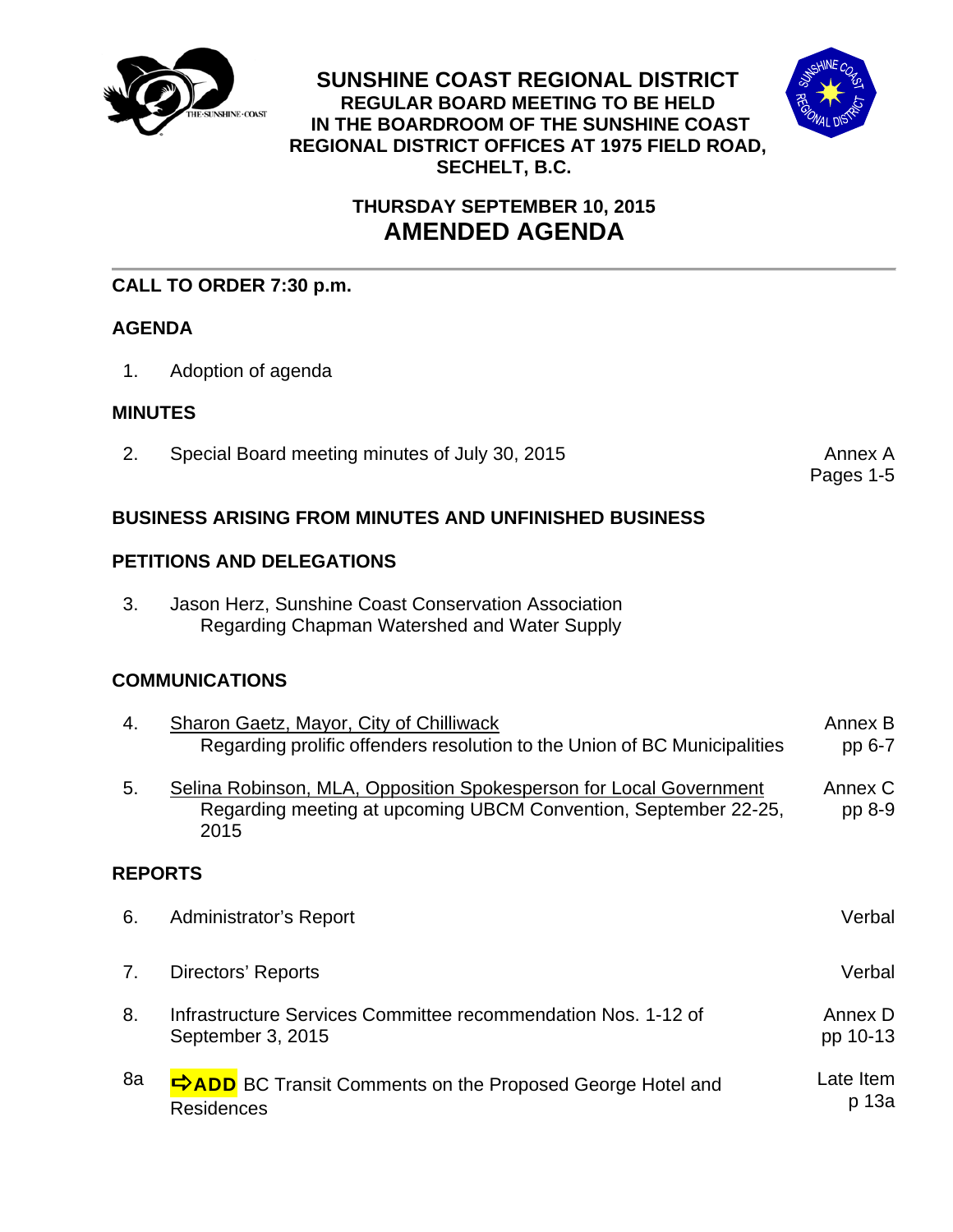| 8b      | <b>DADD</b> Planning and Development Committee recommendation Nos.2, 5<br>and 11 of September 10, 2015                                                                                                                                             | Late Item<br>pp 13b-c |  |  |  |
|---------|----------------------------------------------------------------------------------------------------------------------------------------------------------------------------------------------------------------------------------------------------|-----------------------|--|--|--|
| 9.      | Deputy Corporate Officer - 2015 Resolutions to UBCM                                                                                                                                                                                                | Annex E<br>pp 14-15   |  |  |  |
| 10.     | Chief Building Inspector - Notice on Title                                                                                                                                                                                                         | Annex F<br>pp 16-18   |  |  |  |
| MOTIONS |                                                                                                                                                                                                                                                    |                       |  |  |  |
| 11.     | THAT the resignation of Judith Kenly from the Area F Advisory Planning<br>Commission be received.                                                                                                                                                  |                       |  |  |  |
| 12.     | THAT Lee Selmes be appointed to the Area F Advisory Planning<br>Commission for the remainder the one-year term.                                                                                                                                    |                       |  |  |  |
| 13.     | THAT Randy Picketts be appointed to the Area A Advisory Planning<br>Commission for the remainder the one-year term.                                                                                                                                |                       |  |  |  |
|         | <b>ORZADD</b> AND THAT Sean McAllister be appointed to the Area A Advisory<br>Planning Commission for the remainder the one-year term.                                                                                                             |                       |  |  |  |
| 14.     | THAT Pat Higgins be appointed Chief, Roberts Creek Volunteer Fire<br>Department, effective September 10, 2015;                                                                                                                                     |                       |  |  |  |
|         | AND THAT a letter be sent to the Office of the Fire Commissioner<br>advising of Mr. Higgins' appointment.                                                                                                                                          |                       |  |  |  |
|         | 14a <mark>→ ADD</mark> THAT a Special Board meeting be scheduled for Thursday,<br>September 17, 2015 immediately following the Corporate and<br>Administrative Services Committee meeting.                                                         |                       |  |  |  |
|         | <b>BYLAWS</b>                                                                                                                                                                                                                                      |                       |  |  |  |
| 15.     | "Sunshine Coast Regional District Development Cost Charges Bylaw No.<br>693, 2015" - adoption<br>(Voting – Participants – weighted vote: A-2, B-2, D-2, E-2, F-2,<br>Sechelt-5)                                                                    | Annex G<br>pp 19-29   |  |  |  |
| 16.     | <b>⇒REPLACE pp 31-32</b> "Sunshine Coast Regional District Dog<br>Regulation and Impounding Amendment Bylaw No. 376.7, 2015"<br>- first, second, third reading and adoption<br>(Voting – Participants – weighted vote: B-2, D-2, E-2, F-2, SIGD-1) | Annex H<br>pp 30-32   |  |  |  |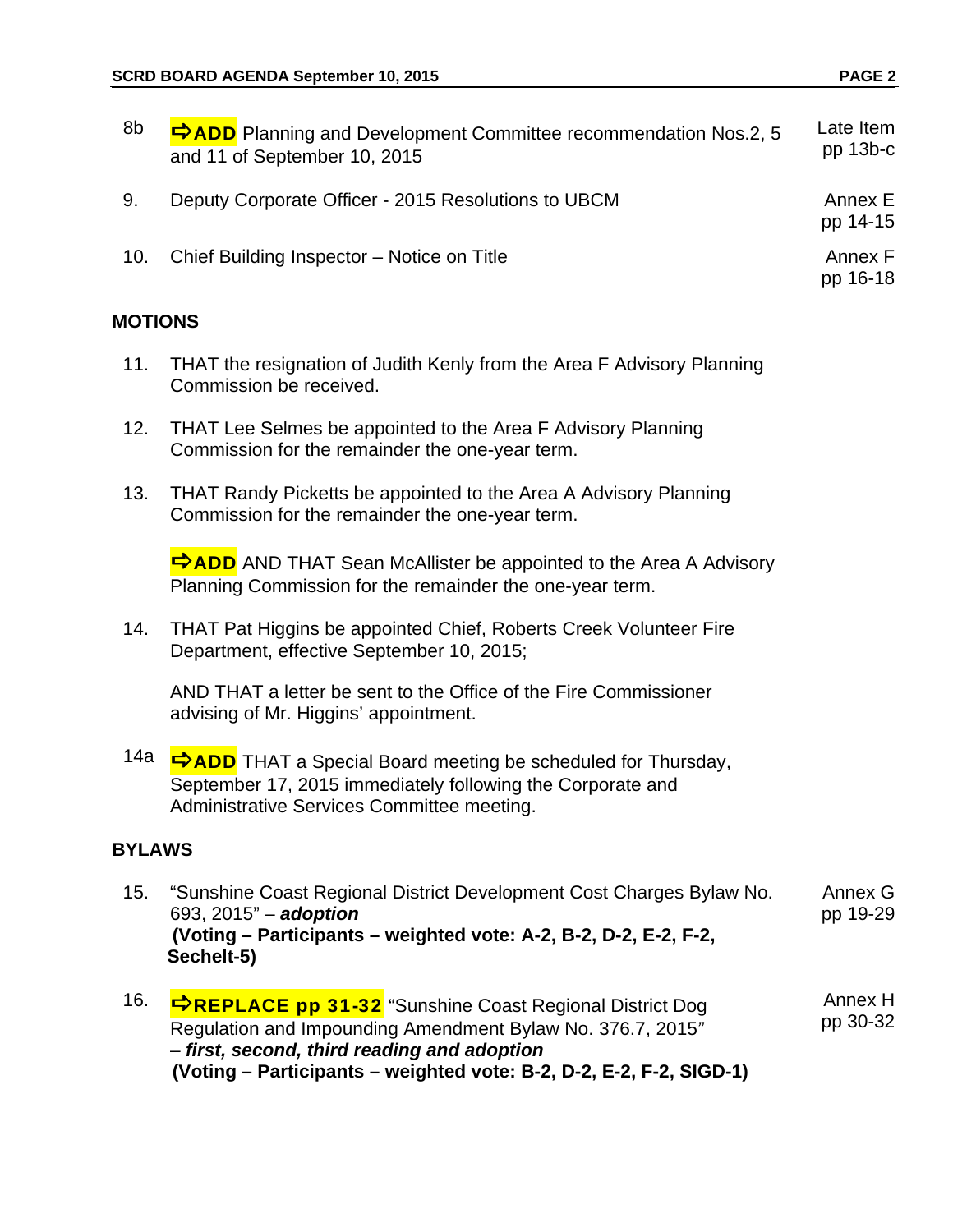17. **⇒ADD** "Sunshine Coast Regional District Zoning Amendment Bylaw No. 310.165, 2015" – *first reading*  **(Voting – Electoral Area Directors – one vote each)**  Late Item pp 33-37

#### **NEW BUSINESS**

## **IN CAMERA**

 THAT the public be excluded from attendance at the meeting in accordance with Section 90 (1) (c) and (k) of the *Community Charter*, "labour relations or other employee relations" and "negotiations and related discussions respecting the proposed provision of a municipal service…".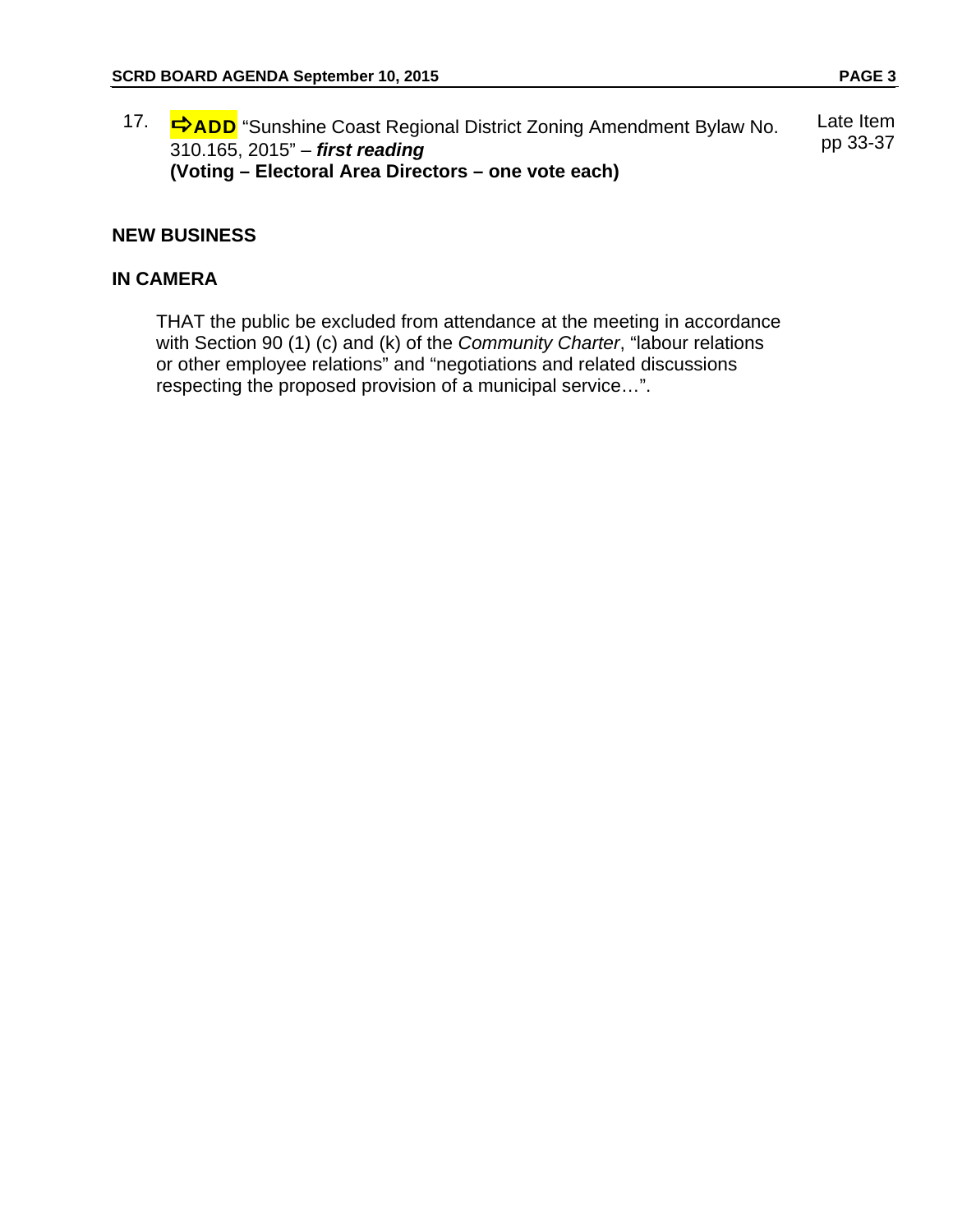

# **Development Referral Response September 1, 2015**

**Development Location:** Gower Point Rd, Downtown Gibsons **Local Government:** Sunshine Coast Regional District **Transit System:** Sunshine Coast Transit System

### **Overall Transit Impact**

The proposed site:

If Is currently served by transit and transit improvements in this area would be beneficial to transit patrons.

#### **Land Use Requirements to Support Transit**

- A minimum of 25 jobs per hectare over a minimum of 10 hectares
- Consideration should also be given to the development of a Transportation Demand Management Strategy (TDM) to encourage more trips on transit.

#### **Infrastructure Requirements to Support Transit Service**

- For transit service to be feasible and successful, adequate road and pedestrian access that provides for the safe and efficient operation of bus services is required.
	- o The road network must support a direct bus route and there must be the ability to turn the bus around.
	- o The service area must be walkable with supporting pedestrian amenities such as sidewalks and sidewalk accessibility.
- Additional transit infrastructure should be considered for inclusion as part of the development, such as: bus bays, bus shelters and universally accessible transit stops.

#### **BC Transit Level of Support**

- BC Transit has no objection to the development; however it recommends that this development be supportive of the existing transit services being provided on Gower Point Road (currently serviced by the route 1, Sechelt-Gibsons/Langdale Ferry). The following amenities are recommended for consideration by the Town of Gibsons
	- 1) Sidewalks : A sidewalk on the east side of Gower Point Road for the length of this development would connect up with existing sidewalk as well as provide a safe pedestrian environment for transit users.
	- 2) A bus stop is located 190 m from the proposed development; no additional bus stops are needed.

Thank you for the opportunity to review this proposed development. If you have any questions or would like further comments on this proposal, please contact:

Shilpa Panicker Senior Transit Planner BC Transit Strategic Planning Email: shilpa\_panicker@bctransit.com, Phone: 250-385-2551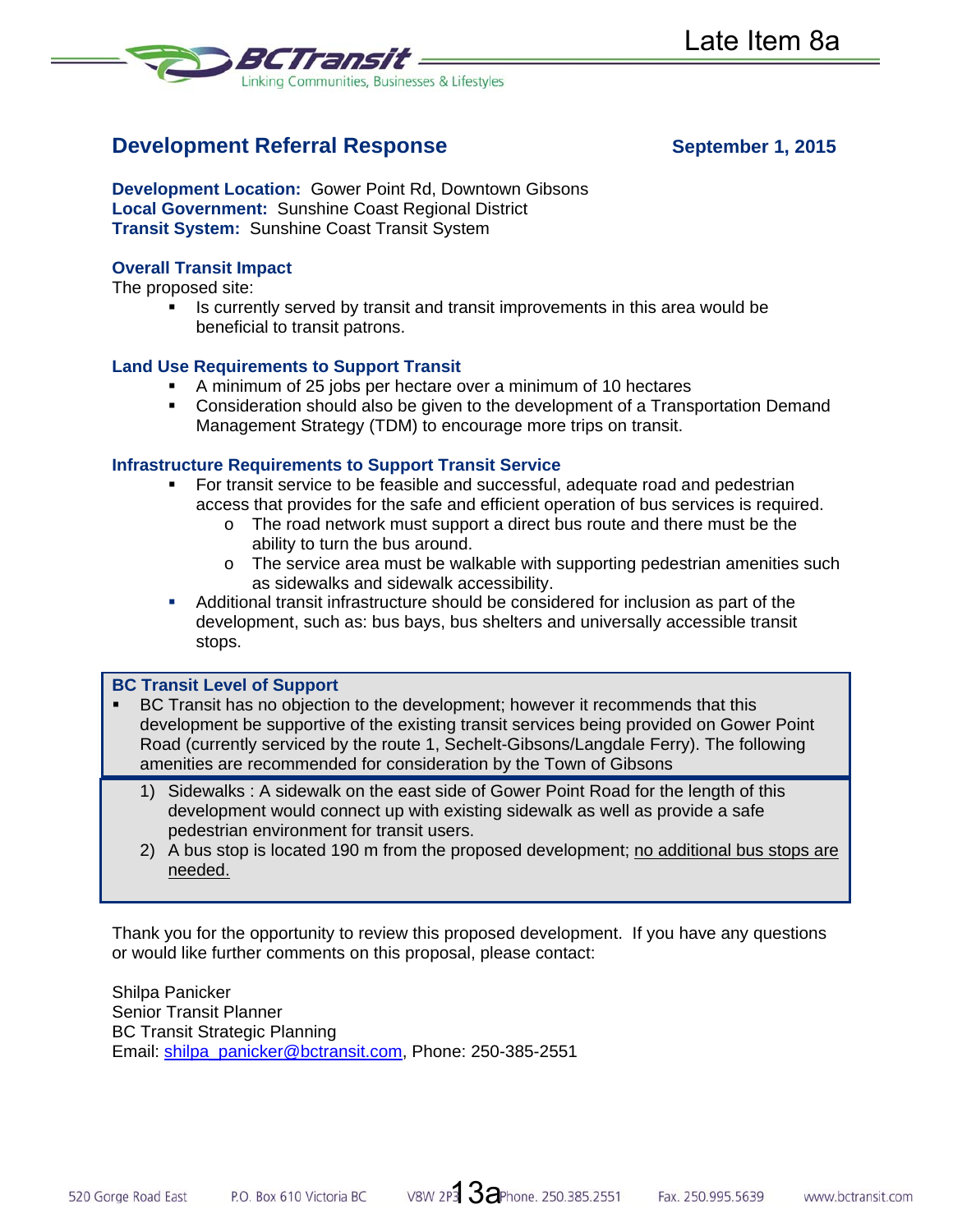*Director White declared a conflict of interest and left the meeting at 2:06 p.m. as his private home is near enough to the site of the proposed George Hotel and Residences that his view corridor of the harbour will be blocked if the project is constructed.*

## **Recommendation No. 2** *Town of Gibsons Referral OCP-2015-01 (George Hotel)*

The Planning and Development Committee recommended that the staff report dated July 7, 2015 and titled "Referral from Town of Gibsons Regarding the Proposed George Hotel and Residences (OCP-2015-01)" be received;

AND THAT the SCRD Board inform the Town of Gibsons that the SCRD's interests are unaffected by the proposed OCP amendment;

AND THAT the correspondence from BC Transit be forwarded to the September 10, 2015 Regular Board meeting for consideration prior to the referral comments being sent to the Town of Gibsons;

AND FURTHER THAT this recommendation be forwarded to the September 10, 2015 Regular Board meeting for adoption.

*Director White returned to the meeting at 2:08 p.m.* 

**Recommendation No. 5** *SCRD Zoning Amendment Bylaw No. 310.165 (Narrows Inlet Hydro Project)*

The Planning and Development Committee recommended that the staff report dated September 3, 2015 and titled "Bylaw 310.165 - Narrows Inlet Hydro Project" be received;

AND THAT *Sunshine Coast Regional District Zoning Amendment Bylaw No. 310.165, 2015* be forwarded to the Board for First Reading;

AND THAT Bylaw 310.165 be referred to:

- a) *shíshálh* Nation;
- b) Halfmoon Bay Advisory Planning Commission;
- c) SCRD Natural Resource Advisory Committee;
- d) Ministry of Forests, Lands and Natural Resource Operations;
- e) Owners of the Ramona Creek Subdivision;
- f) BC Environmental Assessment Office;

AND THAT the applicant, working with SCRD staff, place a notice regarding Bylaw 310.165 in two consecutive editions of a local newspaper to initiate community engagement;

AND THAT staff provide information regarding Bylaw 310.165 on the SCRD website to assist in community engagement;

AND FURTHER THAT this recommendation be forwarded to the Regular Board meeting of Sept 10, 2015 for adoption.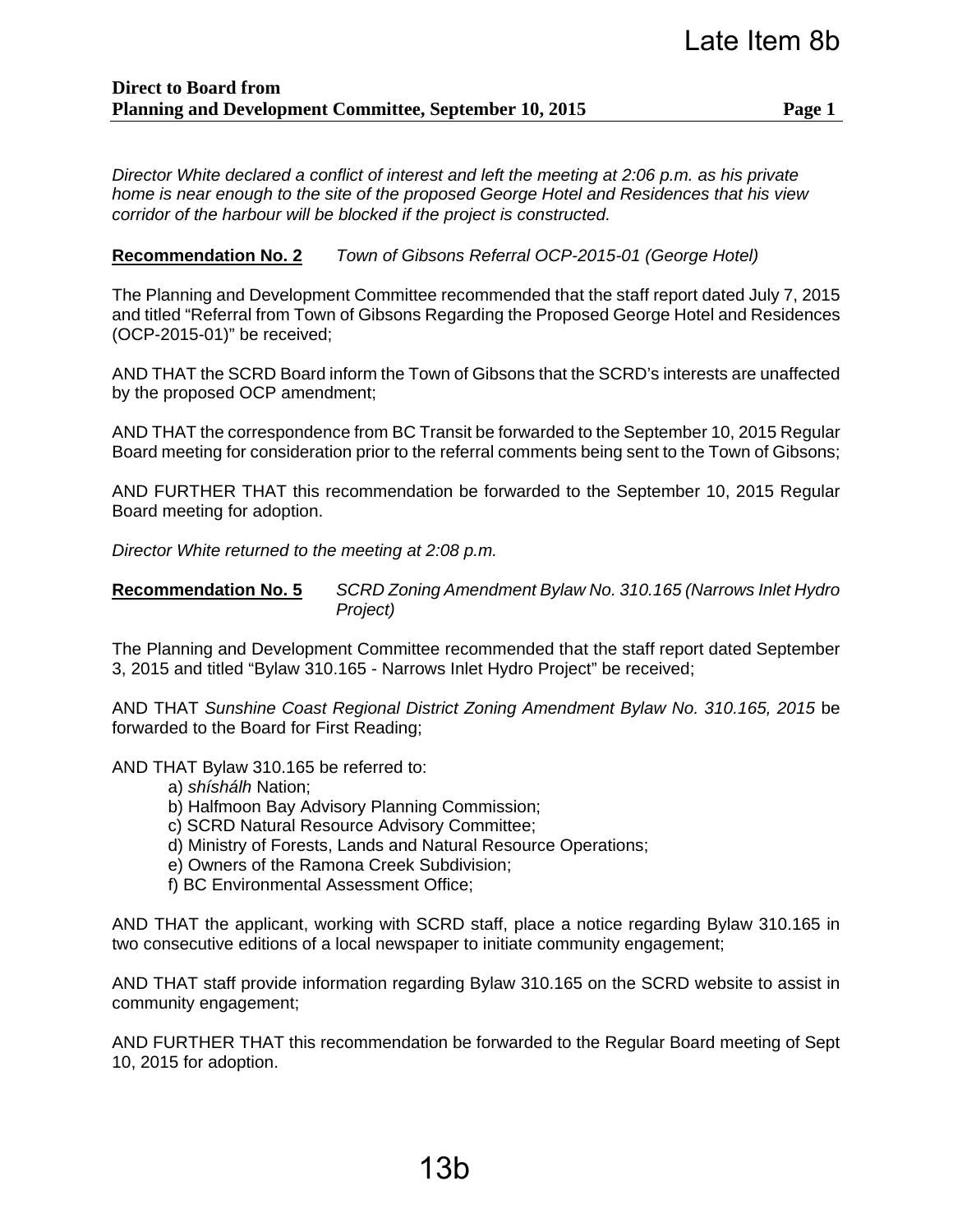#### **Recommendation No. 11** *SCRD Bylaw No. 376 – Dog Licensing and Impound Fees*

The Planning and Development Committee recommended that the Chief Building Inspector/Bylaw Enforcement Manager report dated August 21, 2015 and titled "Bylaw 376 Dog Licensing and Impound Fees" be received;

AND that the Schedule A license fee discount for senior citizens be amended to 25%;

AND THAT the proposed fees and charges as amended in Schedule A of the *Sunshine Coast Regional District Dog Regulation and Impounding Bylaw No. 376 be forwarded to the September* 10, 2015 Regular Board meeting for consideration of three readings and adoption;

AND THAT SCRD Dog Regulation and Impounding Bylaw No. 376, 1994 be reviewed and updated;

AND FURTHER THAT staff report back on animal license revenues to the November 2016 Planning and Development Committee meeting.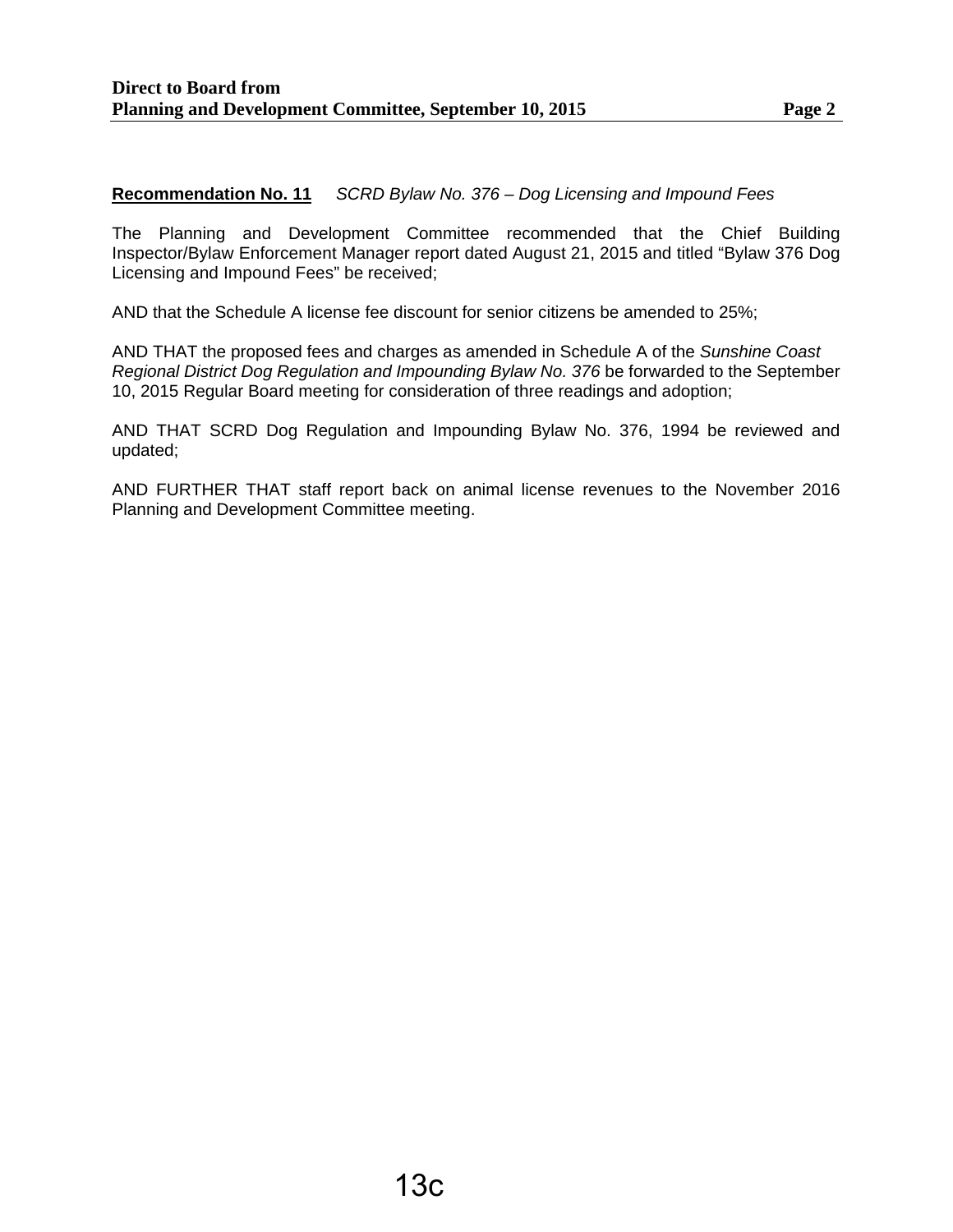## SCHEDULE "A" Page 1

## 1. LICENSE FEES

|     |                                                                                                                                                                                   |                                                | Late Item - Replacement |  |
|-----|-----------------------------------------------------------------------------------------------------------------------------------------------------------------------------------|------------------------------------------------|-------------------------|--|
|     |                                                                                                                                                                                   | Sunshine Coast Regional District Bylaw No. 376 |                         |  |
|     |                                                                                                                                                                                   | <b>SCHEDULE "A"</b>                            | Page 1                  |  |
|     | <b>LICENSE FEES</b>                                                                                                                                                               |                                                |                         |  |
| (A) |                                                                                                                                                                                   | For every dog except as noted below            | \$25.00                 |  |
| (B) | For every unspayed or unneutered dog                                                                                                                                              |                                                | \$50.00                 |  |
| (C) | A dog having a valid license for the current year issued in the Province of British<br>Columbia.<br>\$10.00                                                                       |                                                |                         |  |
| (D) |                                                                                                                                                                                   | Replacement of lost tag.                       | \$10.00                 |  |
| (E) | Should license fees not be paid by the 31st day of January of the licensing year,<br>then the owner of any dog not so licensed shall pay 2 (two) times the fees set out<br>above. |                                                |                         |  |
| (F) | The required licence fee shall be reduced by 25% when verification is provided that<br>the owner of the dog is a senior citizen.                                                  |                                                |                         |  |
|     |                                                                                                                                                                                   | <b>IMPOUNDMENT FEES</b>                        |                         |  |
| (A) | For every dog except as noted below, impoundment fees as follows:                                                                                                                 |                                                |                         |  |
|     | (i)                                                                                                                                                                               | first impoundment in one calendar year         | \$60.00 plus board      |  |
|     | (ii)                                                                                                                                                                              | second impoundment in one calendar year        | \$120.00 plus board     |  |
|     | (iii)                                                                                                                                                                             | third impoundment in one calendar year         | \$240.00 plus board     |  |
|     | (iv)                                                                                                                                                                              | each additional impound in one calendar year   | \$300.00 plus board     |  |
|     |                                                                                                                                                                                   |                                                |                         |  |
|     |                                                                                                                                                                                   |                                                |                         |  |
|     |                                                                                                                                                                                   |                                                |                         |  |
|     |                                                                                                                                                                                   |                                                |                         |  |
|     |                                                                                                                                                                                   |                                                |                         |  |
|     |                                                                                                                                                                                   |                                                |                         |  |
|     |                                                                                                                                                                                   | 31                                             |                         |  |

# 2. **IMPOUNDMENT FEES**

| (1)   | first impoundment in one calendar year       | \$60.00 plus board   |
|-------|----------------------------------------------|----------------------|
| (11)  | second impoundment in one calendar year      | $$120.00$ plus board |
| (111) | third impoundment in one calendar year       | $$240.00$ plus board |
| (1V)  | each additional impound in one calendar year | \$300.00 plus board  |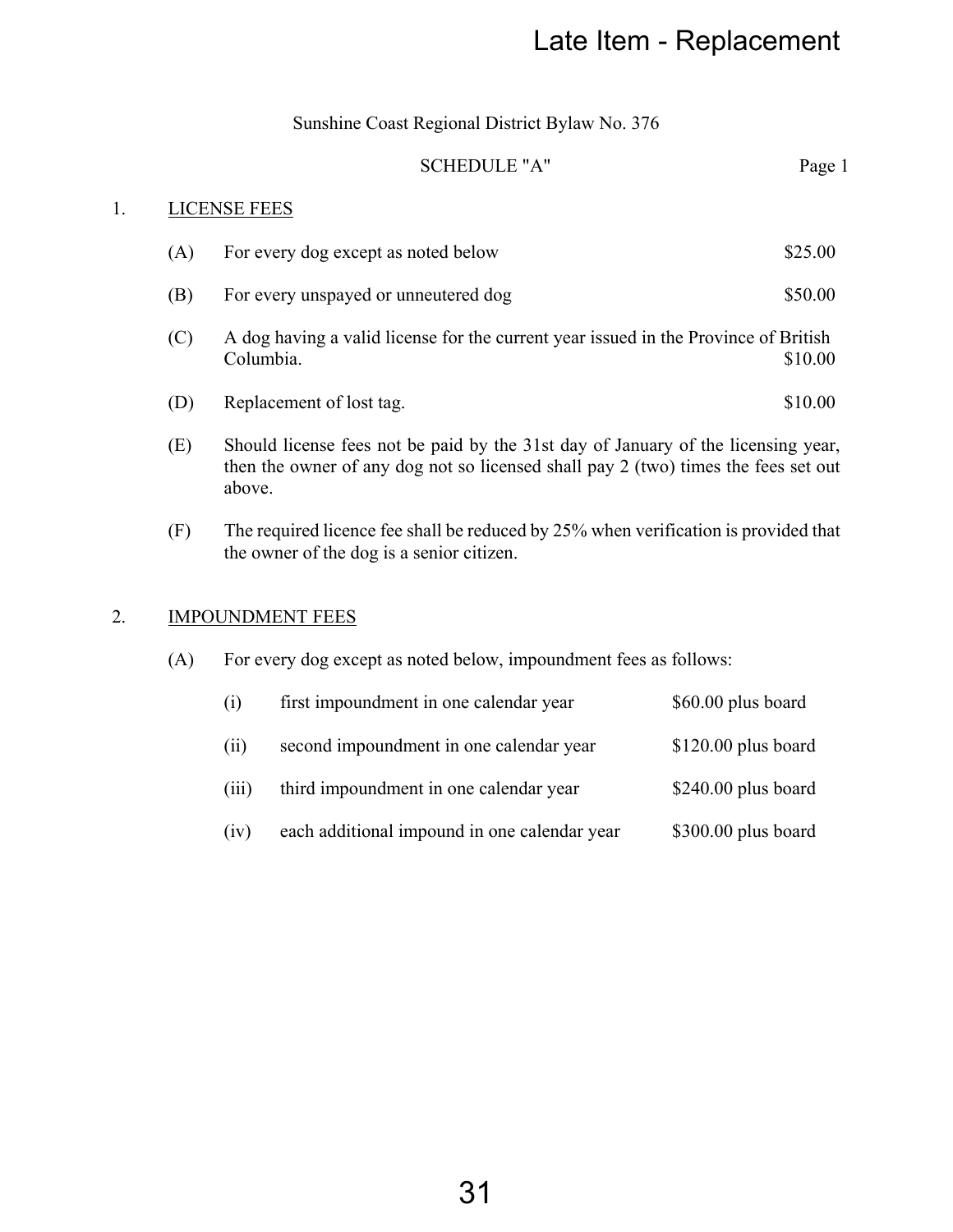## Sunshine Coast Regional District Bylaw No. 376

### SCHEDULE "A" Page 2

## 2. Impoundment fees, cont.

(B) not withstanding (A) above, an impoundment fee of a vicious dog regardless of whether the vicious dog is licensed or unlicensed.

| (i)   | first impoundment       | $$250.00$ plus board  |
|-------|-------------------------|-----------------------|
| (i)   | second impoundment      | \$500.00 plus board   |
| (111) | third impoundment       | $$1000.00$ plus board |
| (iv)  | each additional impound | $$1500.00$ plus board |

- (v) this schedule of impounding fees for vicious dogs shall be cumulative over time and not follow the calendar year.
- (vi) notwithstanding (A) and (B) above, where a vicious dog has caused injury to a person or domestic animal the Dog Control Officer may detain the dog pending a hearing under Section 49(10) of the *Community Charter* to seek an order to have the dog humanely destroyed. If the order is not granted, the dog may be redeemed by the owner upon payment of the impound fee PLUS all extraordinary costs incurred in the course of impounding the dog, payable at the time of reclamation.
- (C) Board fees pre day or part thereof for the time such dog was impounded. \$20.00
- 3. For the purpose of this bylaw a "senior citizen" is any person of the proven age of not less than sixty five (65) years.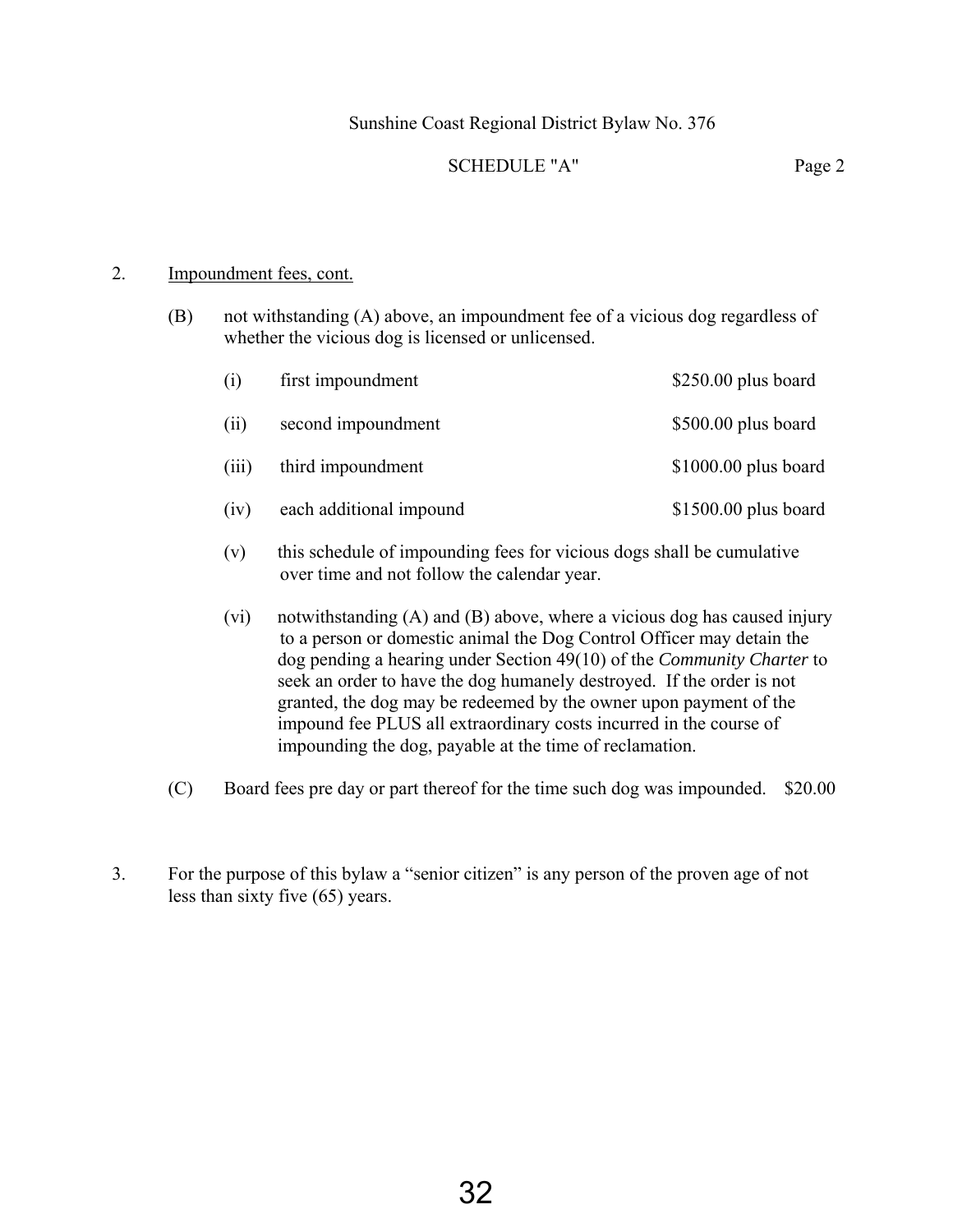#### **SUNSHINE COAST REGIONAL DISTRICT ZONING AMENDMENT BYLAW No. 310.165, 2015**

A bylaw to amend the "Sunshine Coast Regional District Zoning Bylaw No. 310, 1987".

The Board of Directors of the Sunshine Coast Regional District, in open meeting assembled, enacts as follows:

### **PART A - CITATION**

1. This bylaw may be cited as the "Sunshine Coast Regional District Zoning Amendment Bylaw No. 310.165, 2015".

#### **PART B – AMENDMENT**

- 2. Schedule A of Sunshine Coast Regional District Zoning Bylaw No. 310, 1987 is hereby amended by rezoning unsurveyed Crown land from RU2 (Rural Two) to I9 (Independent Power Project), as depicted on Appendix 'A' to this Bylaw.
- 3. Schedule A of Sunshine Coast Regional District Zoning Bylaw No. 310, 1987 is hereby amended by rezoning unsurveyed Crown land from RU2 (Rural Two) to I9 (Independent Power Project), as depicted on Appendix 'B' to this Bylaw.
- 4. Schedule A of Sunshine Coast Regional District Zoning Bylaw No. 310, 1987 is hereby amended by rezoning unsurveyed Crown land from RU2 (Rural Two) to I9 (Independent Power Project), as depicted on Appendix 'C' to this Bylaw.
- 5. Schedule A of Sunshine Coast Regional District Zoning Bylaw No. 310, 1987 is hereby amended by rezoning unsurveyed Crown land from RU2 (Rural Two) to I9 (Independent Power Project), as depicted on Appendix 'D' to this Bylaw.

## **PART C - ADOPTION**

| <b>READ A FIRST TIME this</b>                                    | DAY OF | <b>MONTH</b> | <b>YEAR</b> |
|------------------------------------------------------------------|--------|--------------|-------------|
| READ A SECOND TIME this                                          | DAY OF | <b>MONTH</b> | <b>YFAR</b> |
| PUBLIC HEARING HELD PURSUANT TO<br>THE LOCAL GOVERNMENT ACT this | DAY OF | <b>MONTH</b> | YEAR        |
| READ A THIRD TIME this                                           | DAY OF | <b>MONTH</b> | YEAR        |
| ADOPTED this                                                     | DAY OF | <b>MONTH</b> | <b>YFAR</b> |
|                                                                  |        |              |             |

Corporate Officer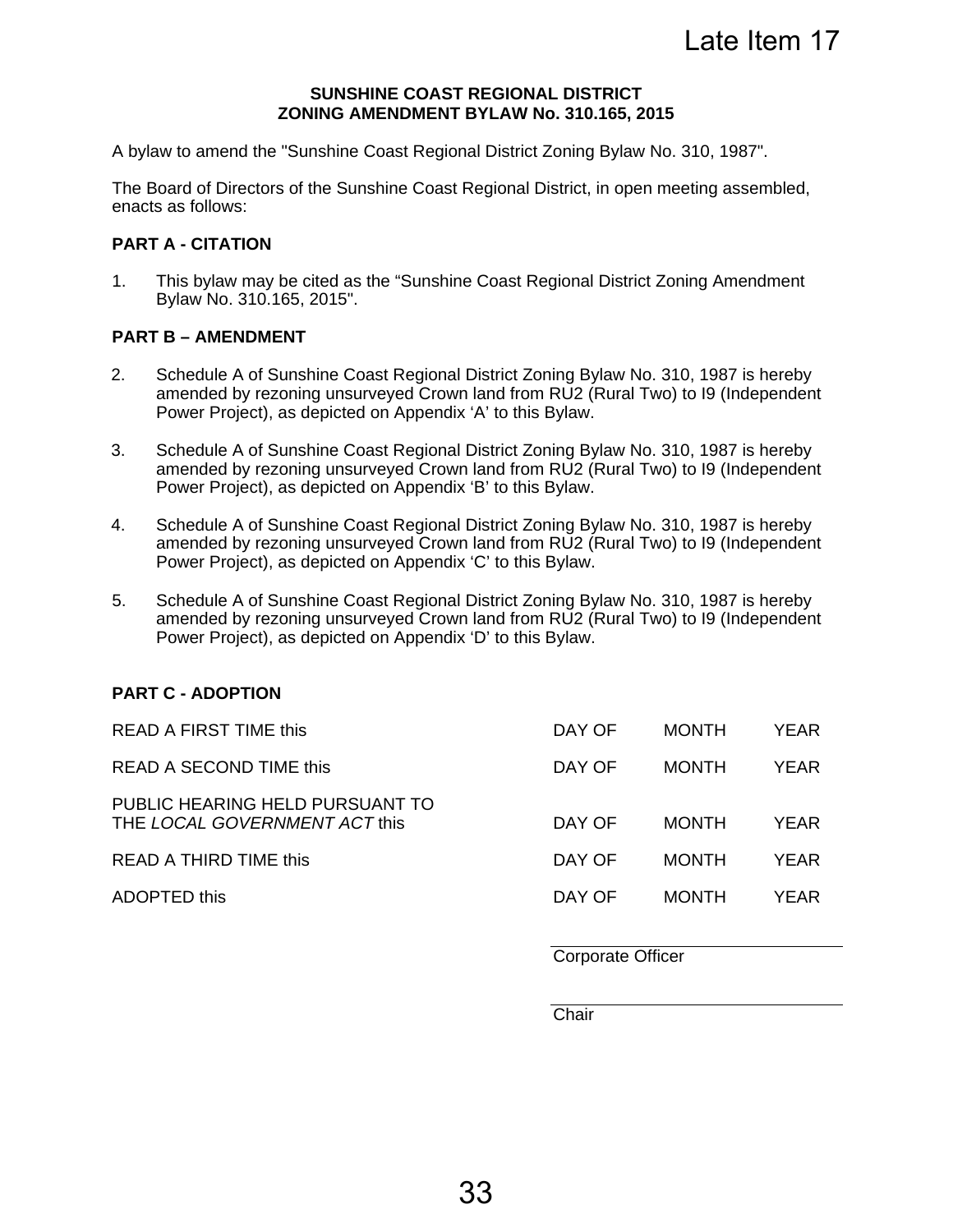## **APPENDIX A**

Chickwat Creek



Corporate Officer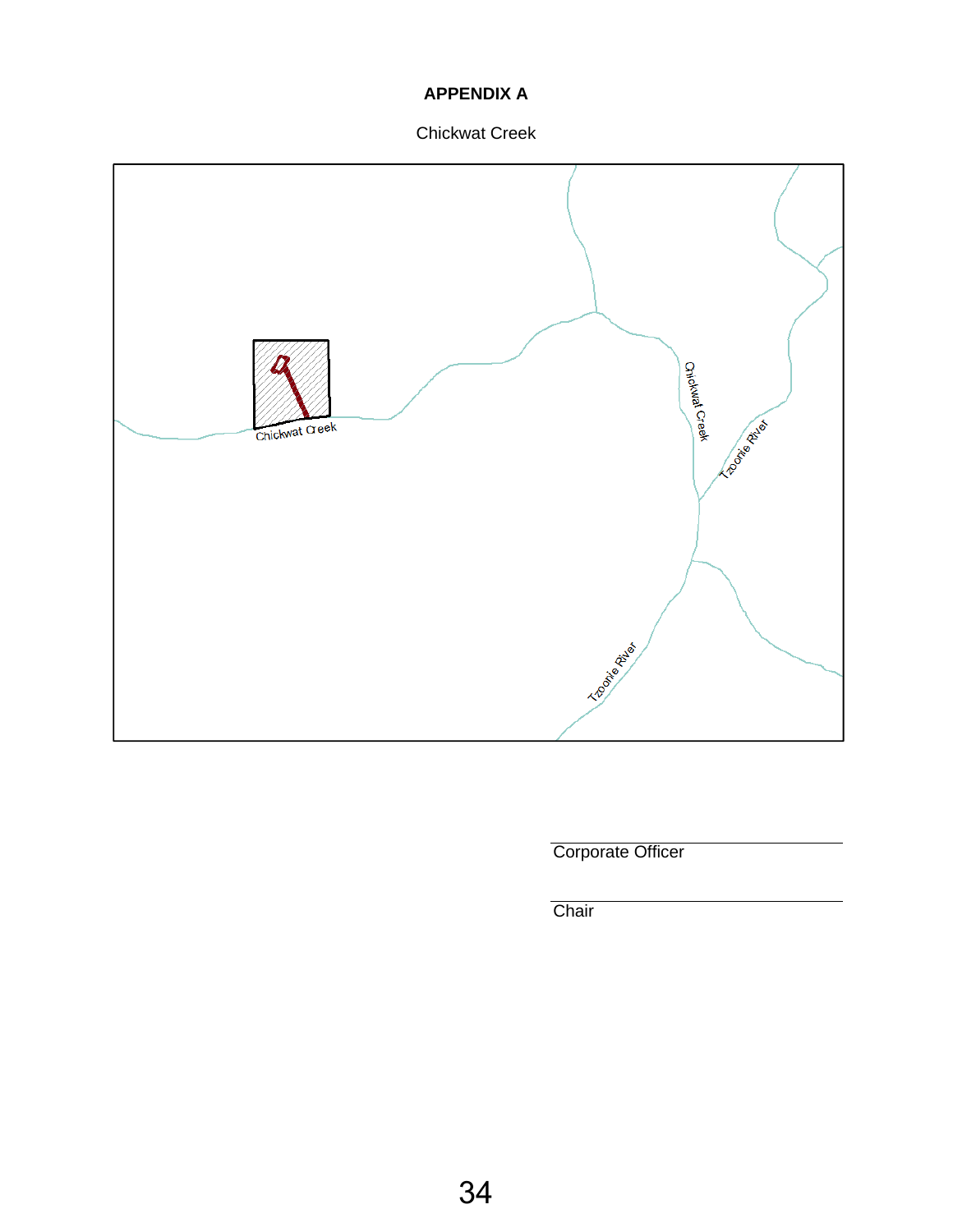## **APPENDIX B**

# Upper Ramona Creek



Corporate Officer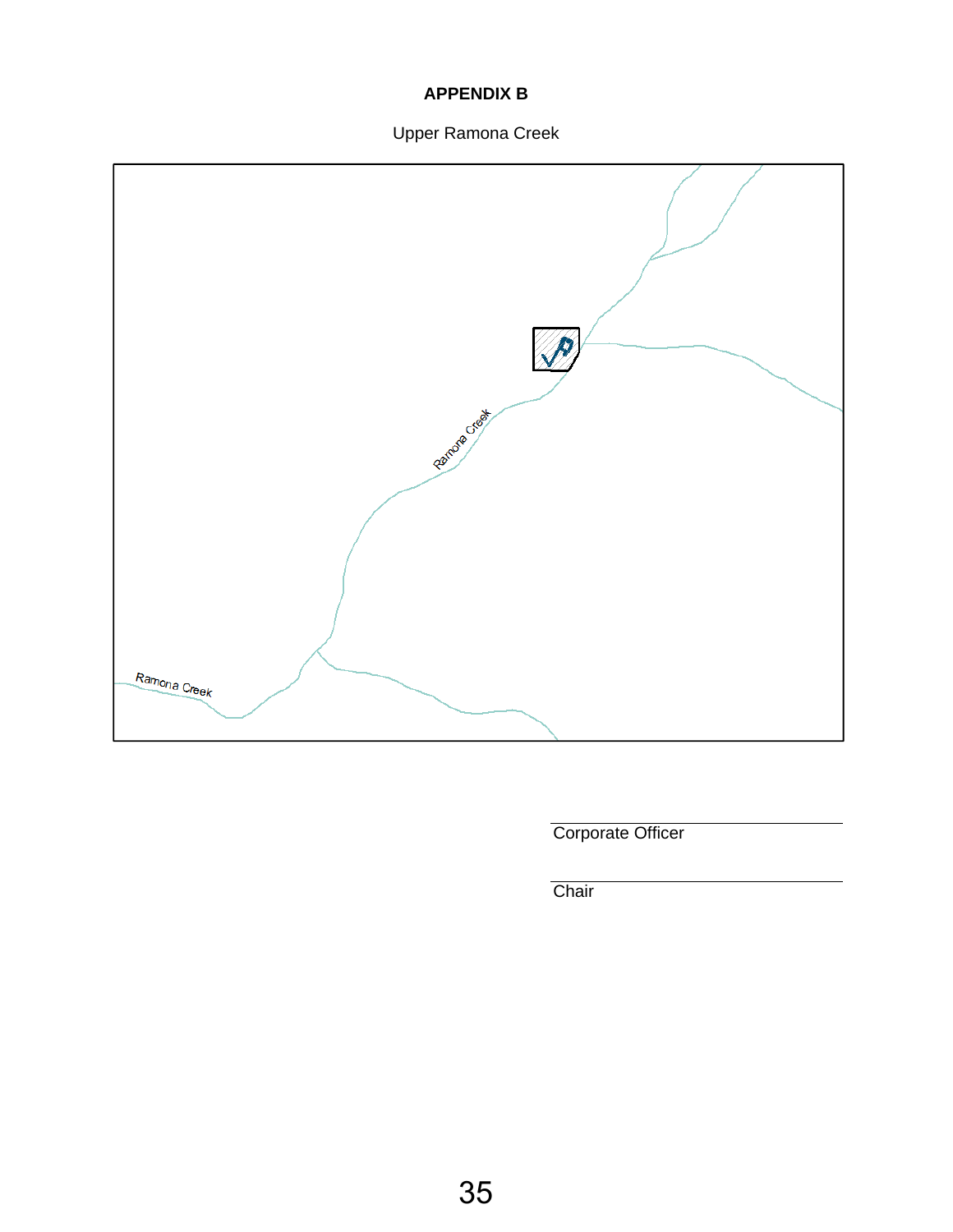# **APPENDIX C**

## Lower Ramona Creek



Corporate Officer